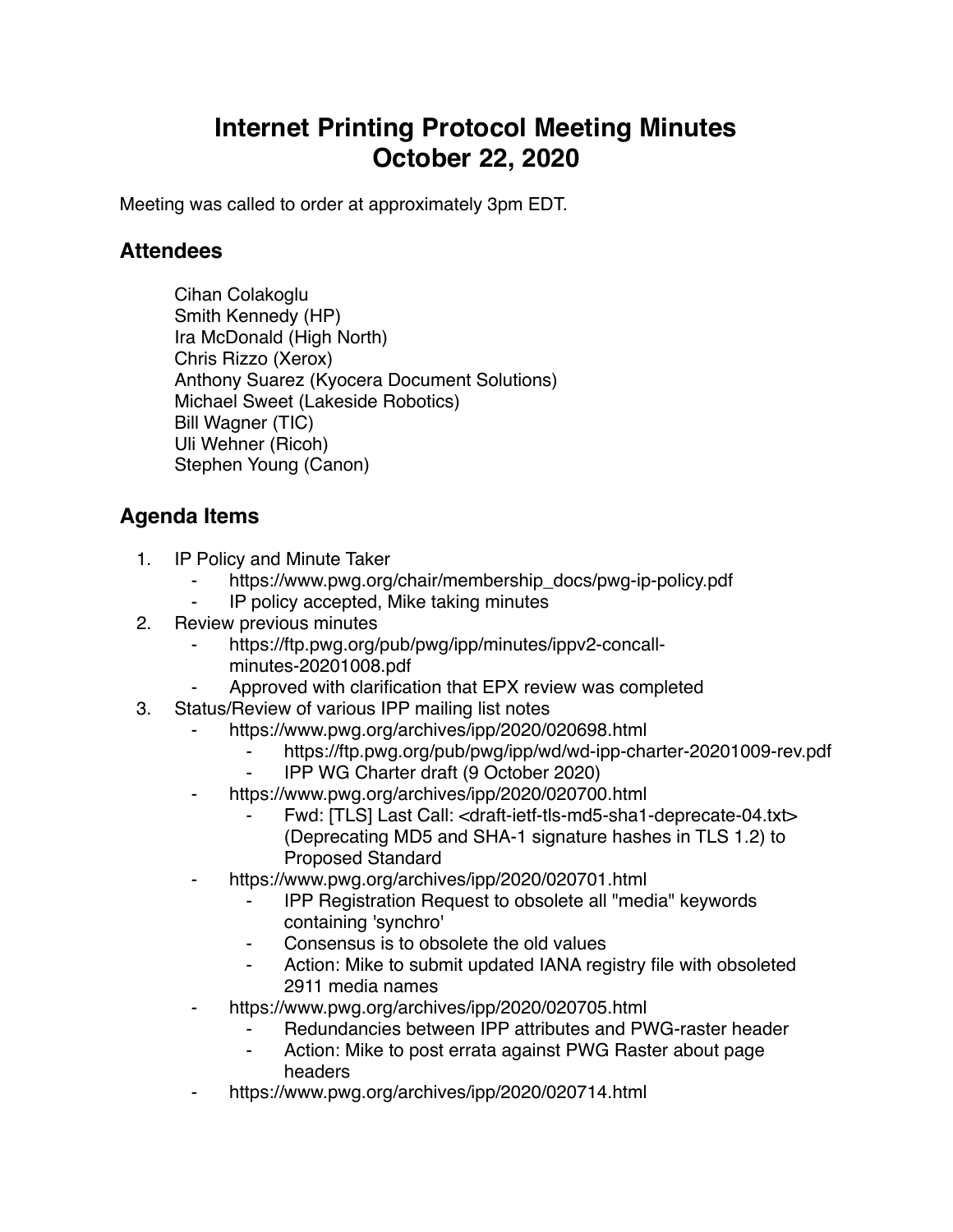- Fwd: [Cfrg] RFC 8937 on Randomness Improvements for Security Protocols
- 4. Status of AMSC and ISO liaisons w/ PWG (Paul)
	- https://ftp.pwg.org/pub/pwg/general/sc/pwg-sc-call-minutes-20200921.htm
	- ⁃ https://ftp.pwg.org/pub/pwg/general/sc/pwg-sc-call-minutes-20201005.htm
	- ⁃ https://ftp.pwg.org/pub/pwg/general/sc/pwg-sc-call-minutes-20201019.htm
	- See PWG Steering Committee minutes from 09/21/20, 10/05/20, 10/19/20
- 5. Status of PWG and IPP WG Formal Approvals and Last Calls (All)
	- ⁃ IPP Everywhere v1.1 Printer Self-Certification Tools Update 2 (Mike)
		- https://www.pwg.org/archives/ipp/2020/020687.html
		- ⁃ IPP WG Last Call started 10/07/22 ends on 10/22/20
		- ⁃ Reports from 3 people that the tools work
		- ⁃ Lexmark had feedback about the document format tests for Update 3?
		- ⁃ Consensus: approve 1.1 Update 2, start work on 1.1 update 3
		- Consensus: allow 1.0 submissions through end of June 2021 (a little over 6 months, the self-cert manual states 6 months)
		- Action: Mike to publish approved 1.1 update 2 self-cert tools
	- Job Accounting for IPP v1.0 (Mike)
		- ⁃ https://ftp.pwg.org/pub/pwg/ipp/wd/wd-ippaccounting10-20200827 rev.pdf
		- ⁃ Stable draft for a Best Practice
		- ⁃ PWG Last Call started 10/08/20 ends 11/06/20
		- ⁃ Schedule PWG Formal Vote in Q4 2020
		- Action: Mike to re-post last call notice
- 6. Review of IPP WG slides for PWG November Virtual F2F (Mike)
	- ⁃ https://www.pwg.org/archives/ipp/2020/020713.html
	- ⁃ https://ftp.pwg.org/pub/pwg/ipp/slides/ipp-wg-agenda-november-20d1.pptx
	- ⁃ Draft IPP WG slides for PWG November Virtual F2F posted on 10/18/20
	- Slide 7: Add Ira as charter editor
	- Slide 14: Maybe also talk about MS Universal Print Service and its REST service instead of System Service for registration
		- Smith will look to see if we have a MS rep we can invite to the conversation
			- Bill will send URL to SC list
	- ⁃ Slide 17: Add proxy, drop more vendors item
	- ⁃ Slide 21: Q1 2021 for EPX
	- Slide 25; Q2 2021 for NODRIVER
	- Slide 29: Delete
	- ⁃ Slide 30: Update milestones
	- ⁃ IPP 2.0 discussion
		- Make conformance to 2.0, recommended for 2.1 and 2.2 for enterprise and production levels
		- ⁃ Informative references to system service, particularly for Get-Printer-Attributes on / to get proper URI for default printer Q3 2021 for initial draft
- 7. Status of Updates to IPP System Service / INFRA for Cloud (Cihan, Mike)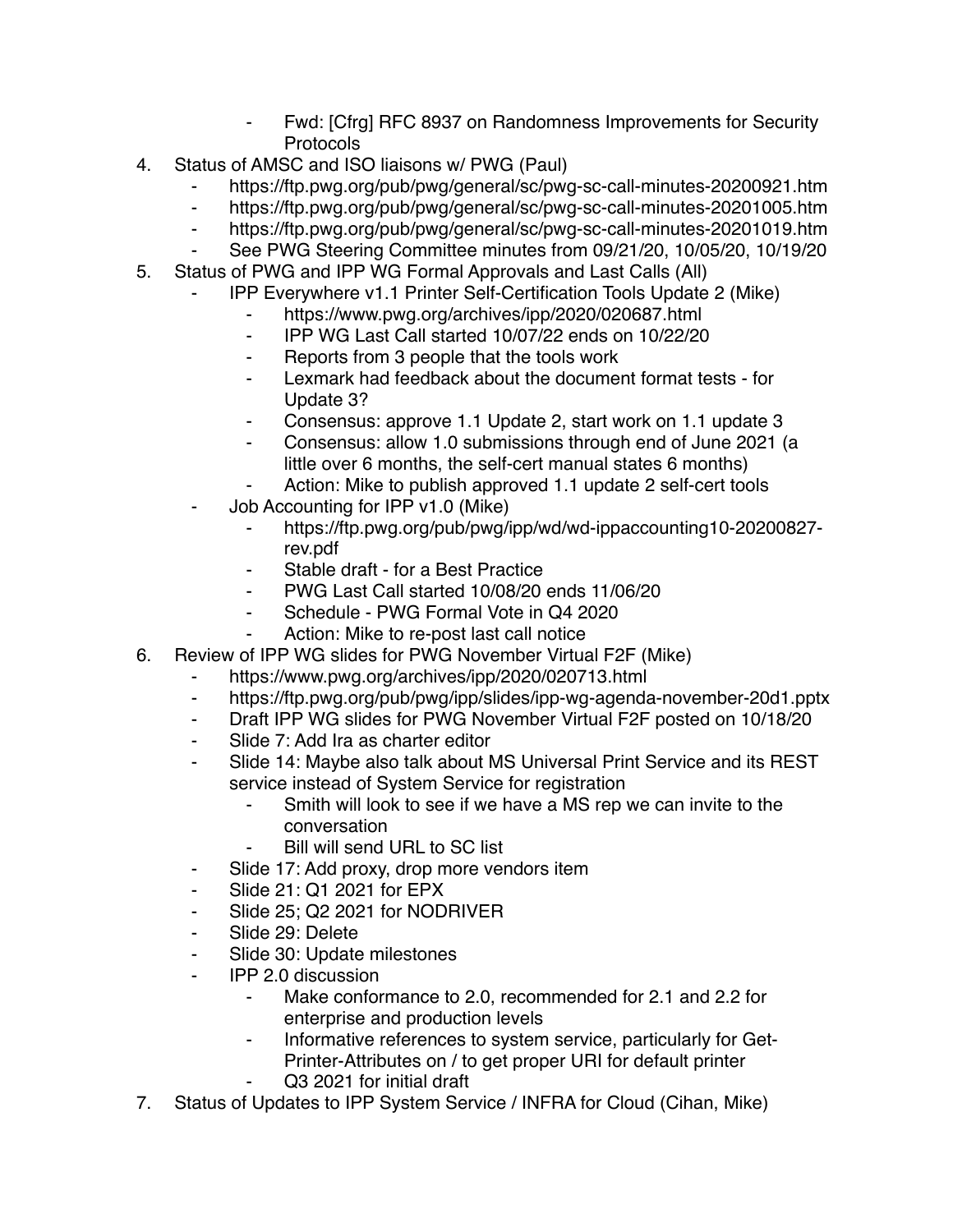- https://www.pwg.org/archives/ipp/2020/020688.html
- https://ftp.pwg.org/pub/pwg/ipp/minutes/ippv2-concallminutes-20201008.pdf
- Cihan plans to continue PWG participation as an individual
- ⁃ IPP WG discussion on 10/08/20
- Schedule IPP Registration in Q4 2020 / Q1 2021
- 8. Status of recent IPP Wiki Pages (Mike)
	- https://github.com/istopwg/ippsample/wiki/IPP-Everywhere-Value-Proposition-Discussion-Points
	- ⁃ IPP Everywhere Value Proposition Discussion Points
	- PWG discussion at PWG Virtual F2F on 08/18/20
- 9. Status of various IPP documents (All)
	- ⁃ IPP Encrypted Jobs and Documents v1.0 (Mike/Smith)
		- ⁃ https://ftp.pwg.org/pub/pwg/ipp/wd/wd-ipptrustnoone10-20200218 rev.pdf
		- Prototype draft for a Candidate Standard
		- ⁃ PWG review at PWG Virtual F2F on 19 August 2020
		- ⁃ Smith notes that HP prototyping may be delayed until Spring 2021
		- Way forward?
		- Schedule Stable draft in Q4 2020 / Q1 2021
	- **IPP Production Printing Ext v2.0 (Mike)** 
		- ⁃ https://ftp.pwg.org/pub/pwg/ipp/wd/wd-ippppx20-20200429-rev.pdf
		- Prototype draft for a Candidate Standard
		- ⁃ PWG review at PWG Virtual F2F on 20 August 2020
		- ⁃ Just waiting on prototyping in ippsample
		- ⁃ Mike to post updated draft with new "imposition-template" keywords
		- Schedule Stable draft in Q4 2020 / Q1 2021
	- **IPP Driverless Printing Extensions v2.0 (Smith)** 
		- ⁃ https://ftp.pwg.org/pub/pwg/ipp/wd-ippnodriver20-20200204-rev.pdf
		- ⁃ Interim draft for a Candidate Standard
		- ⁃ PWG review at PWG Virtual F2F on 19 August 2020
		- ⁃ Smith post updated draft
		- Schedule Prototype draft in Q2 2021
	- **IPP Enterprise Printing Ext v2.0 (Smith)** 
		- ⁃ https://ftp.pwg.org/pub/pwg/ipp/wd/wd-ippepx20-20200826-rev.pdf
		- ⁃ Interim draft for a Candidate Standard
		- ⁃ IPP WG review completed on 10/01/20
		- Schedule Prototype draft in Q1 2021
- 10. Open Printing update (Ira)
	- https://openprinting.github.io
	- ⁃ https://developers.google.com/open-source/gsoc
	- ⁃ https://developers.google.com/season-of-docs
	- https://communitybridge.org/
	- ⁃ CUPS Filters v1.28.4 released on 10/08/20
		- Bug fix release, mainly to solve CUPS performance problems caused by the IPP Fax support of the "driverless" utility
	- ⁃ CUPS Filters v1.28.5 released on 10/13/20